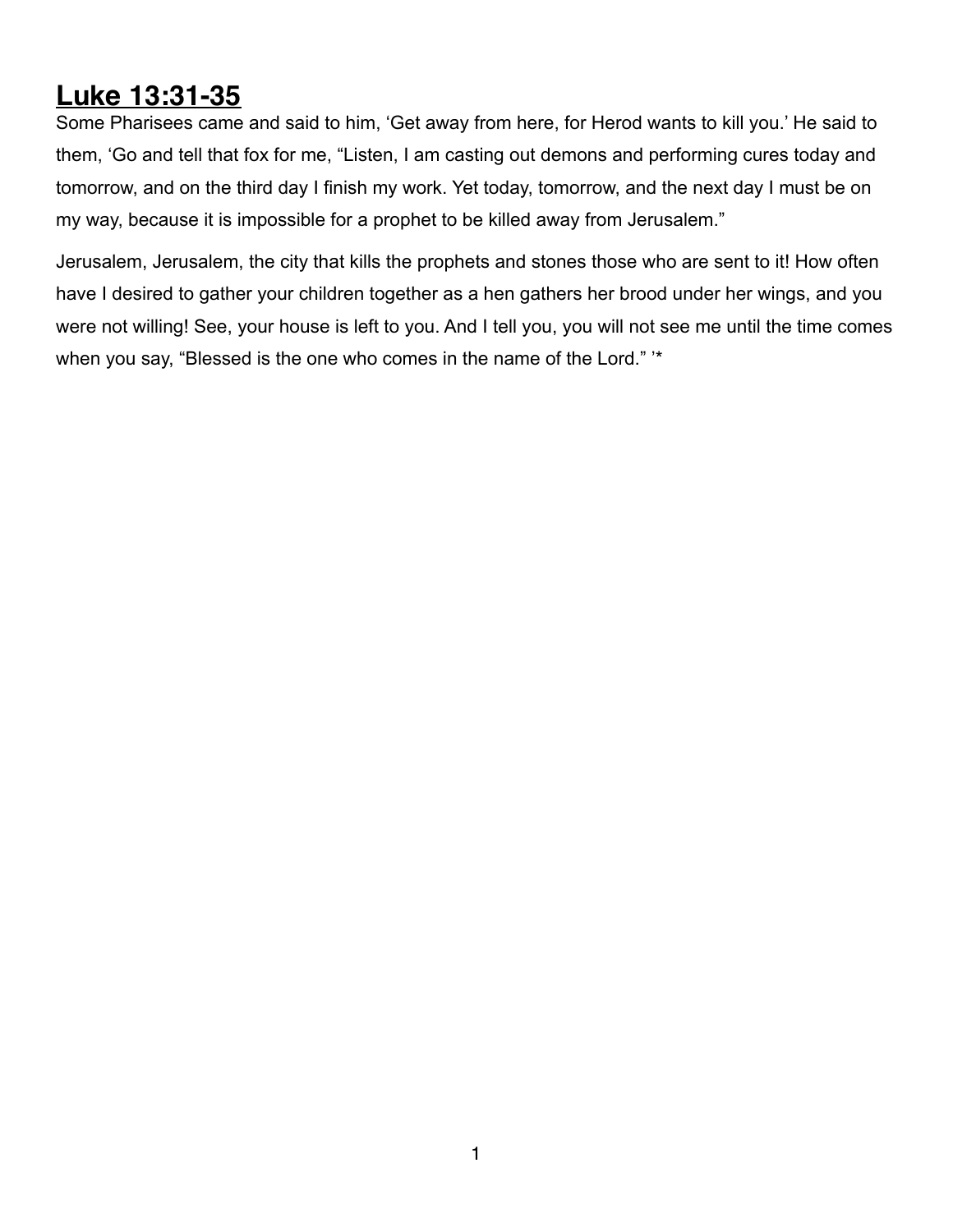## **The City that Kills** - March 13, 2022

*Luke 13:31-35*

Although we are still a few weeks away from the official start of spring, it is easy to see the changes happening around us. I think it's safe to say we've seen the last of the super-cold temperatures. We've already had two 70-degree plus days. If you look carefully at the trees, you'll see that the buds are starting to swell as we prepare to see the new flowers and leaves.

At my school this week, we made the wearing of COVID masks optional. Almost all the staff and over three-quarters of the students are vaccinated. Only the kindergarten and first grade children are still mostly masking. It was quite wondrous to see us acting and pretty much looking like a school again. My colleagues were not aware that I had grown a mustache during the pandemic. Children were once again sitting together in clusters in the classrooms, making them all seem bigger.

Today we welcome four new members to our congregation. Our friend Fred Velez, who recently moved to Collingswood and found our church despite the pandemic is a marvelous example of how God's Spirit leads us to worship in spite of the difficulties that sometimes get thrown in our way.

We also welcome three members of our confirmation class, Ajay Ostrem, who read from the book of Genesis, Matthew Will, who offered his musical talent, and Lily Corso, who shared our responsive reading of the Psalm today.

New members, like the new officers we installed last week, are indeed a great blessing to the church. The Church of Jesus Christ goes on. It takes different forms, worships in different places, attracts different people, but we go on.

Friends, it is hard to believe that just 13 years ago, we were looking at what some people were calling "the end of history." Ajay, Matthew, and Lily, just about the time you were born, our nation was installing the first African-American President, Barak Obama. At the same time, the nation of Russia was enjoyed enormous prosperity and we were looking forward to a time of peace. Nations were coming together to discuss real steps to stop climate change. Yes, we faced the worst recession in living memory, but there were many good things happening as well.

But here we are in 2022. We are all aware of the war being fought in Ukraine. We see each night the devastation, refugees, and the adamant refusal of Vladimir Putin to back down until he's destroyed as much of Ukraine as he can. We have no idea how long this war will last or how much suffering there will be all around the world.

2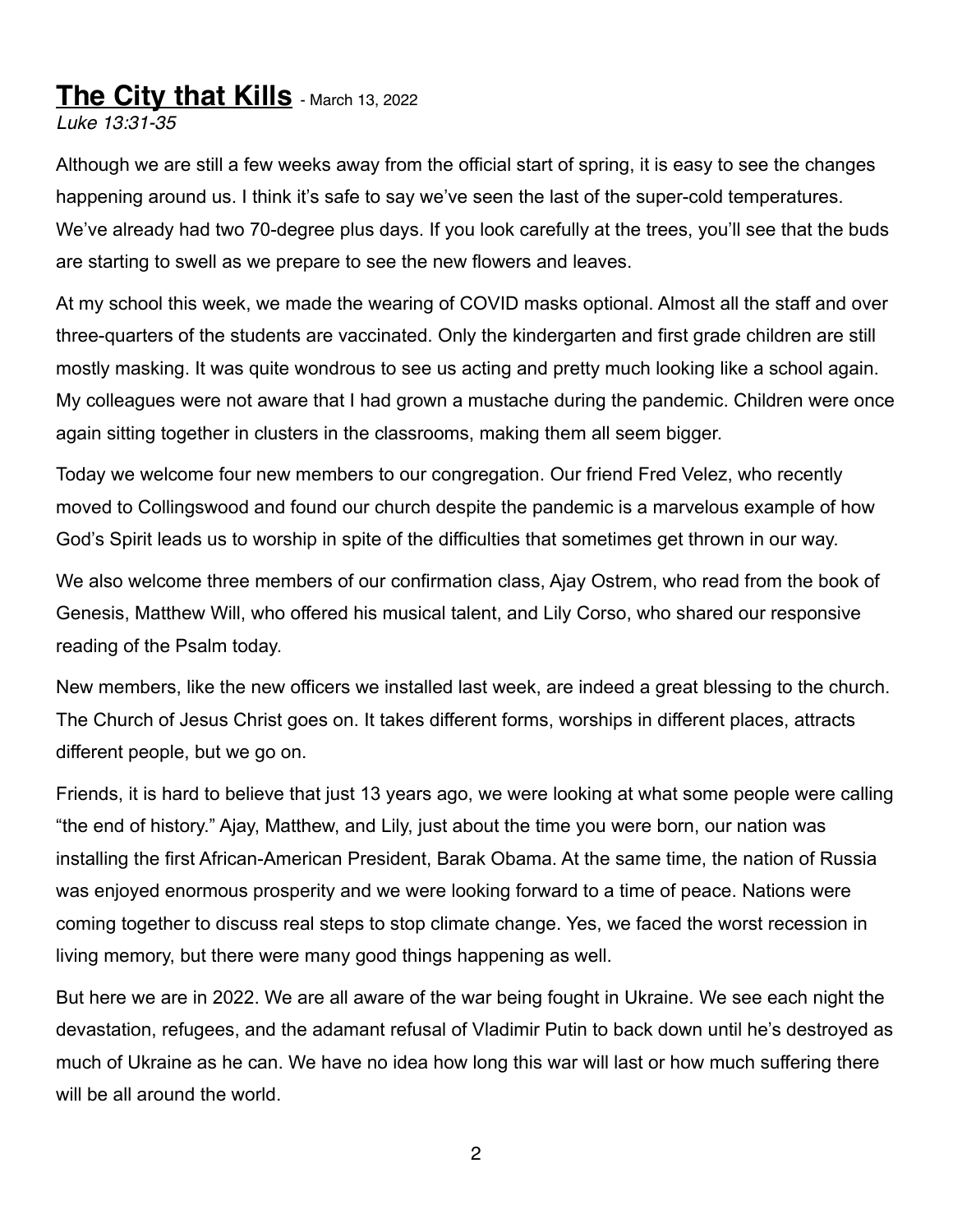This week, the United Nations issued its most dire warning regarding climate change. It is real and it is obvious. The Amazon Rain Forest, which is a major source for the oxygen we breathe, is being rapidly destroyed. We are seeing violent weather rack our nation almost every week. Yet, many pretend nothing is happening and refuse to take things seriously.

Remember when I said that 13 years ago we were supposedly at the "end of history." By that, I meant some foolishly believed the world was entering a new era of peace, prosperity, justice, and equality. Some went so far as to say with Barack Obama as President, America was now a "post-racial" nation. Yes, some said racism was a thing of the past.

But we all know how false this prophecy turned out to be. The shameful death of George Floyd and hundreds of black men like him at the hands of police starkly reminded us that racism is very much alive. From the white supremacist marches in Charlottesville, to the former president fomenting hatred toward Asian-Americans, it is clear that division is the norm. Furthermore, we have powerful news outlets who exist only to insure we remind divided, because the more hate there is, the more money they make.

Friends, old and new, our task is to tell you the way things are, not how we wish them to be. For too many believers, the church is a fantasy escape world which is divorced from the reality of what is going on out there. Many people believe our function is to sing melodies about the "Sweet-by-and-by" and ignore the fact that real human being are in danger all over the world.

But that is not what Jesus thought. Once again, we see from scripture yet another story of Jesus speaking the truth and making the religious leaders of his day upset. Listen to what Jesus said: Jerusalem, Jerusalem, the city that kills the prophets and stones those who are sent to it!

In other words, the prophets were the ones appointed by God to speak truth to the rulers, whether they liked it or not. Over and over again, the Bible is filled with stories of prophets criticizing Israel, calling for justice, calling for an end to oppression, calling for equality. And all of the biblical prophets, every one, encountered opposition, even to the point of death.

Jesus, of course, put himself squarely in the center of the prophetic tradition. In today's passage, Jesus makes it clear that he knows his is about to die for speaking the truth. He knows that his message is unpopular with those in power. He came to show God's love to the world and the world responded to him with hate and fear, and death.

And today, two thousand years later, we still live surrounded by hate and fear and death.

3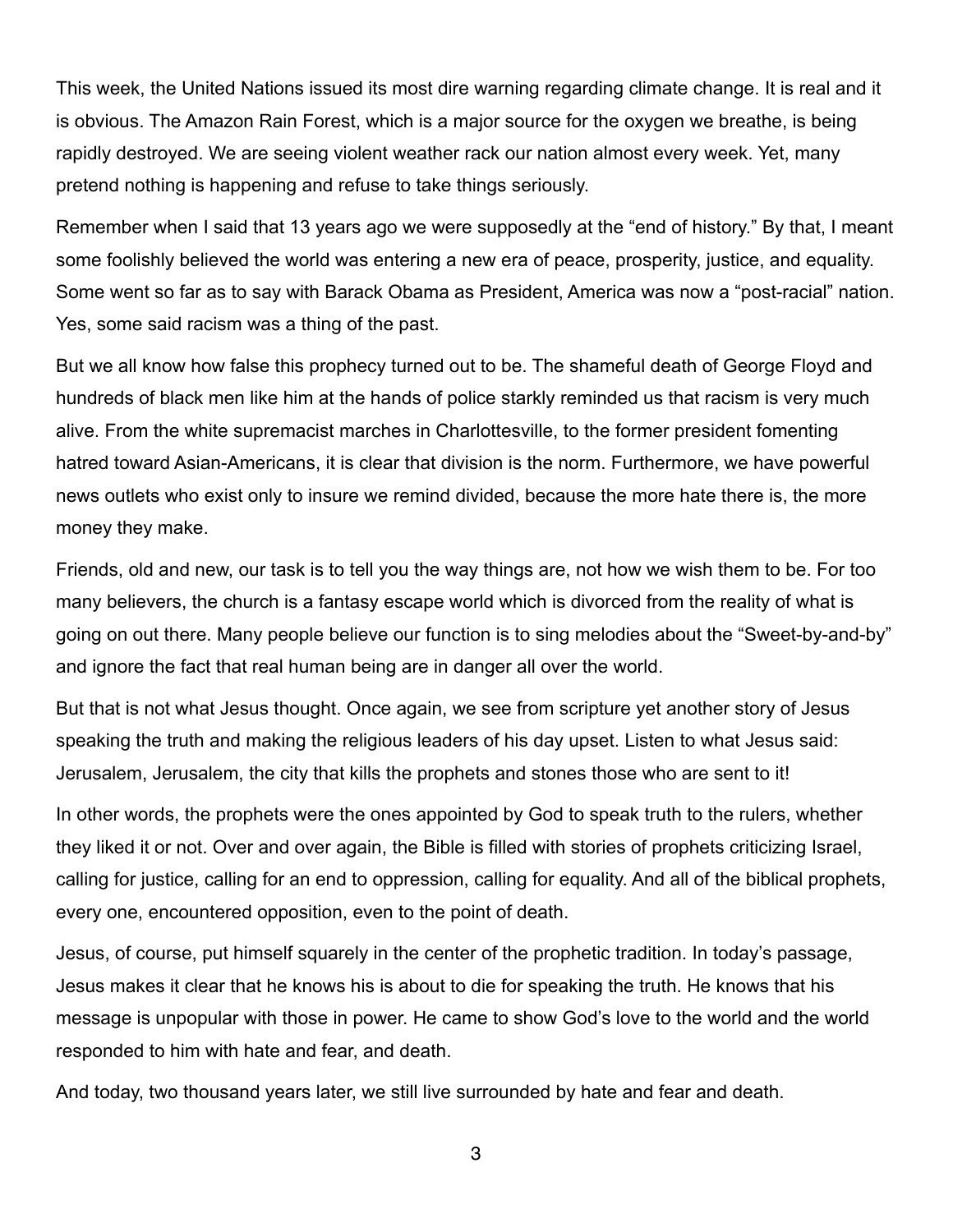The outlook for humanity looks bleak, doesn't it? Human beings are marching headlong toward self destruction, aren't they? But the truth is we can only exist by loving each other, caring about each other, gathering us together, as Jesus said, "As a hen gathers her brood under her wings."

Yet, despite all the hatred, despite all the war, despite all the ignorance and fear around us there is hope. And you, my friends, are that hope.

Ajay, Matthew, Lily, and Fred, you are hope because Jesus Christ has called you and you have responded. You have chosen to follow him.

Let me read to the congregation some of what you have written:

"I understand Jesus Christ as being one of the people that I worship alongside God. Not only do we look at the way that he lived but we also look at the similarities between our lives and more. I have come to understand the many sacrifices he has made for us to live on and, with proficient enough teachings, believe that anyone is able to recognize his contributions to our lives even if he is over 2000 years old. Because of this deep relation I have found with Jesus' life and ours, It has prompted me to seeing more of what is going on in the world and contributed to my viewings of the church community."

Another wrote, "To me now, Jesus is more than the ultimate role model, but I know I can never be as great. He lived a life of love and caring for everyone and that's exactly how I want to leave my mark on this earth. Unfortunately, I am no less human than anyone and that's why church is important to me."

Finally, in the form of a poem, we hear, "Jesus, Why did you die for our sins? / Jesus, Why did God choose you? / Jesus, Was it because you were Mary's child? / Jesus, Was it because Gabriel, Heaven's messenger, went to your mother? / Jesus, Did you have to come back from the dead? / Jesus, Why were you baptized? / Jesus, Why did you go through all that pain for our mistakes? / Jesus, Why is your home heaven and not earth? / Jesus, Help me to understand your actions. / Jesus, why did you do all of this for us? / Why did you, out of all people, do this for us? / Why did you do this, even though people around you didn't like nor trust you?"

My friends, these are your words and they are powerful words. In these words you are making a choice, the most important choice you can ever make in your lives. In these words which you have written, you are telling yourselves, you are telling us, and you are telling God the path you are going to follow in your life. You are choosing to align yourself with the truth and love of Jesus Christ and not the lies and hatred of the world.